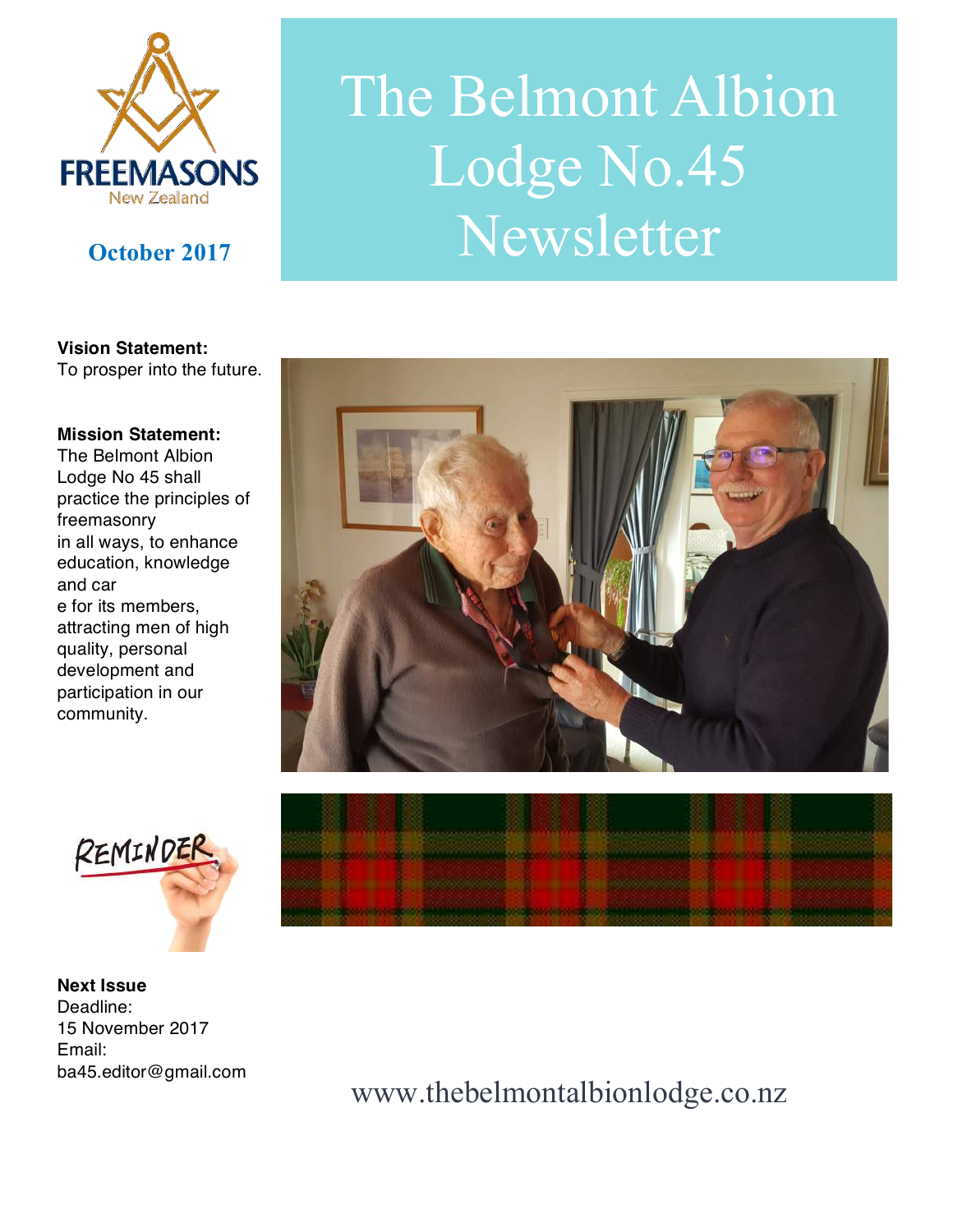## In this issue:



j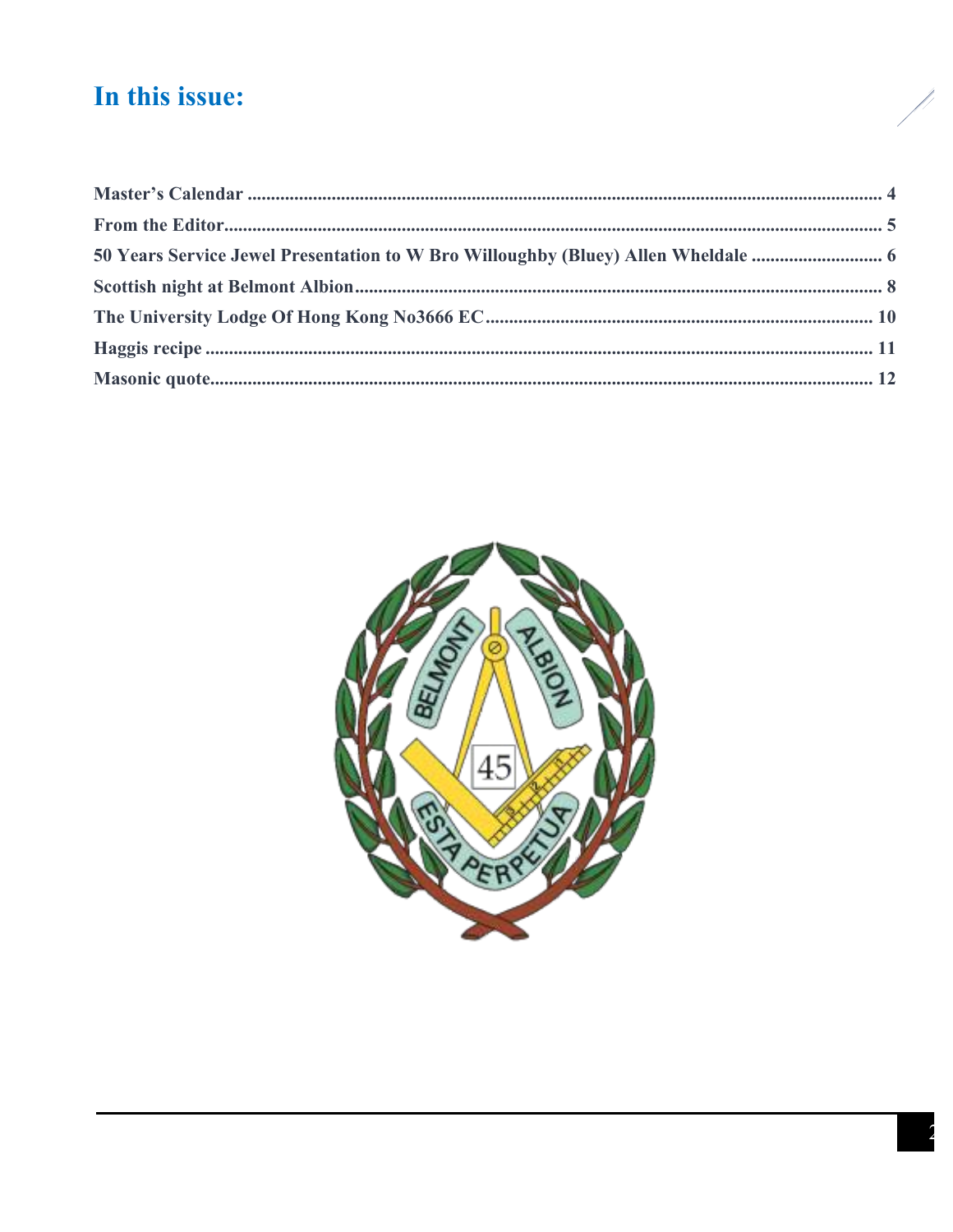#### Views from the East

#### **The joy of a full Lodge**

Once again October 10 saw the annual Scottish night festivities hosted by Belmont Albion #45, in conjunction with a large contingent of brethren from St. Andrew Lodge No.418 SC. Attended by all Sister constitutions, all visiting Lodges were individually formally piped into Lodge to be greeted by the Master. A total of 12 visiting Lodges attended the event, packing the Lodge to full capacity.

In Lodge, we were privileged to hear R.W. Bro Garry Salmon, Divisional Grand Master, reflect on his career and share with the brethren some of the challenges associated with his Divisional role and the functionality within Grand Lodge.

Prior to the closing of the lodge, the Master of St. Andrew Lodge #418 SC. Bro Johnson Uyseco, was presented with the Travelling Gavel. This is awarded to the Lodge with the greatest numbers of visiting brethren supporting their Master. Designed to improve inter-Lodge visiting, the Travelling Gavel has become a wonderful source of good natured competition.

Retiring to refectory and under the watchful eye of our DoC. RW Bro. Murray Morrissey, over 70

brethren sat down to a veritable feast. The festive board commenced with the piping in of all sitting Masters. Starting the evening off in style were the brethren from St. Andrew delivering the Haggis into refectory with a piped parade, followed by the Ode to the Haggis, and finally the toast to the Haggis. Formal toasts were replied to by Bro. Bob Russell, PRWDGM, Hon SGW and Bro. Charlie MacLeod, PM PDep DGM, Hon GDC and WM Brian Kidston from the Browns Bay Lodge #346.

Bro. Bobby Campbell, PM of St. Andrew Lodge No.418 SC, delivered a wonderful rendition of "The treasurer at Tobermory Bay", while Bro Roddy Murray, PM of the Ponsonby Lodge No. 708 SC. entertained the gathered brethren with his rendition of "Under the Scotsman's kilt".

The evening's festivities concluded with the singing of "Auld Lang Syne".

If smiles, laughter and good nature banter is a true measure of an enjoyable refectory, then the evening was a tremendous success for all those attending.

**WM Sean Neely** 

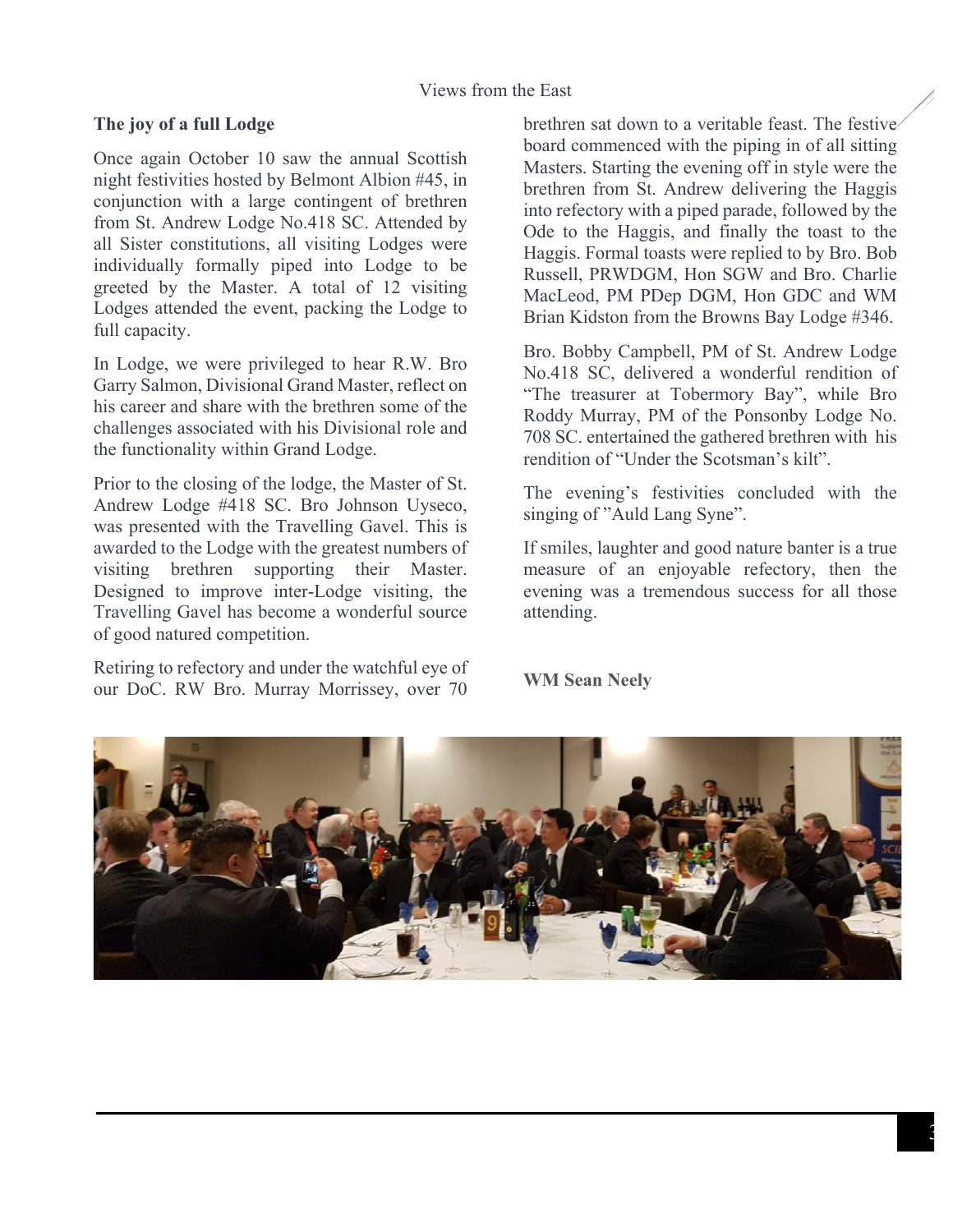## **Master's Calendar**

24 Oct 3<sup>RD</sup> Degree practice

31 Oct 3<sup>RD</sup> Degree practice

7 Nov - Final Lodge 3<sup>RD</sup> Degree practice

### **14 Nov -Regular Meeting To Raise Bro Ali**

21 Nov - Standing Committee Treasurer and Tyler Nominations

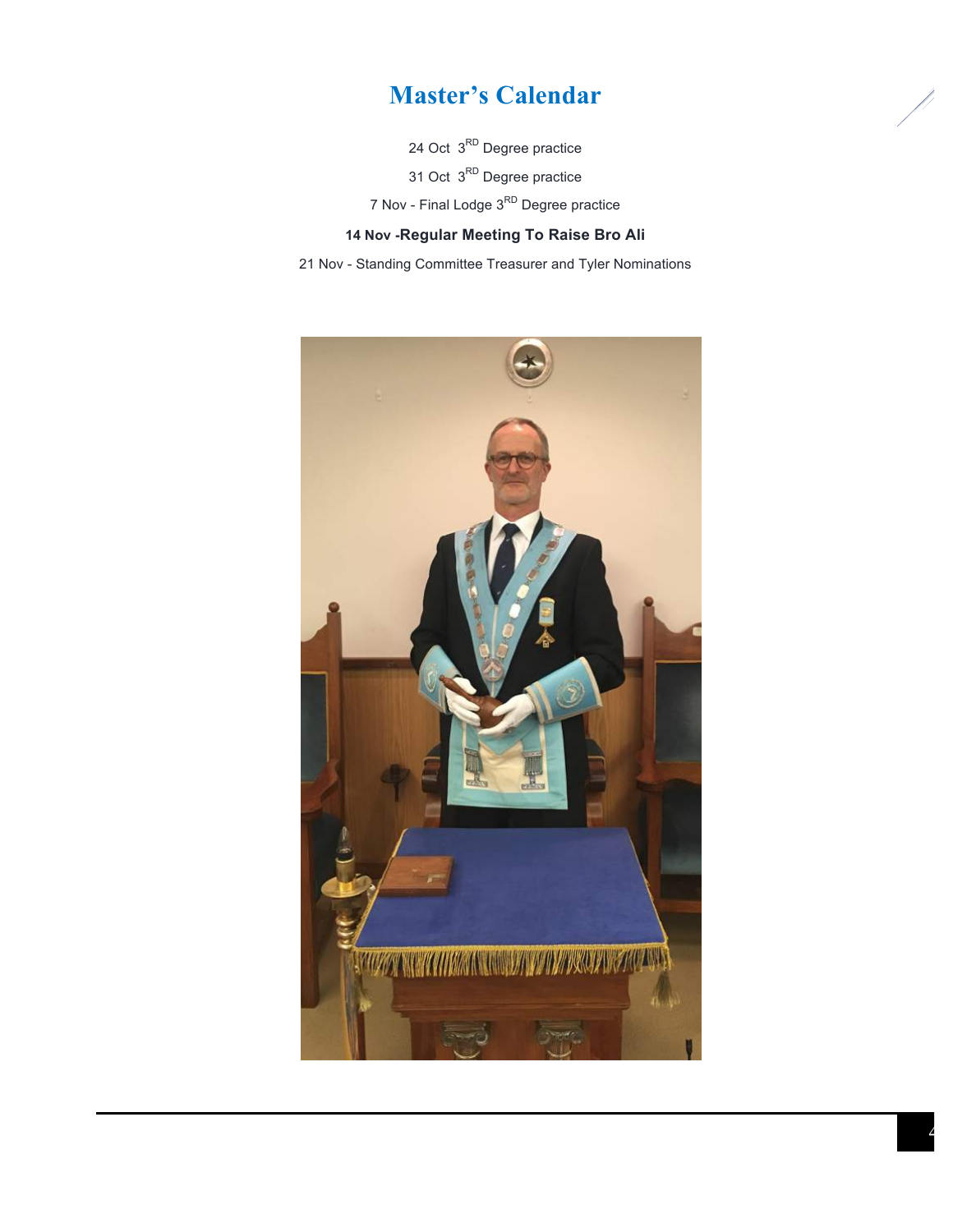## **From the Editor**

#### **Have your say- Bridging the gap of expectation**

I was listening to a masonic radio podcast about bridging the gap of expectations in Freemasonry, avoiding disappointment and making the journey more fulfilling<sup>1</sup>. We need to understand the expectations of those waiting to knock at the door and seek admittance as some of those expectations are indeed realistic. When I was being admitted, I expected to walk in to a great ceremony. I expected it to be strange but stimulating and perfect. I wanted a memorable experience. I was lucky that my experience exceeded my expectations as the Belmont Albion brothers put together a fantastic ceremony for my initiation. I have visited several lodges in Auckland where unfortunately the quality of ceremonies has been well below the candidate's expectations. In my opinion, there is nothing worse than a bad start and so true that "a good beginning makes a good ending".

When I joined, I wanted assurances that the craft can make me a better man. I wanted to know what tools will be provided for that? It wasn't a surprise to find out that you can't expect to automatically become a better man just by joining or receiving the degrees. You need to be committed to spend time learning and applying freemasonry lessons to become a better version of yourself. We have busy lives, all of us. I am a young father and anyone knows children can be a handful. First degree ceremony teaches us to use our time wisely and adequately. I have fitted in freemasonry in my busy life and using my time adequately is one of my goals so that I can spend quality time with family and friends, work hard and still be able to be involved with other things that matter in life. I didn't expect this to happen automatically as I was given the tools of the EA and the lessons that came with them. I knew that it was up to me to take little steps to master my time. We have to continuously make little progress to remove the imperfections

from our stones so we can be a better shaped person.

This brings me to the newsletter and brethren's expectations of what it should be. I sent out a survey link to the brethren to find out if my efforts meet their expectations. Unfortunately, the level of brethren's engagement did not meet my expectations and with only 8 responses, I may have to repeat the survey in a different format. Those who responded, were satisfied with the content and design of the newsletter. There was one thing that stood out in brethren's comments and that was the need for more educational pieces. I will work with Russell and other experienced members on this.





How would you rate the overall design of the newsletter?





#### **Editor**

1 Juan Sepulveda, The Winding Stairs Freemasonry Podcasts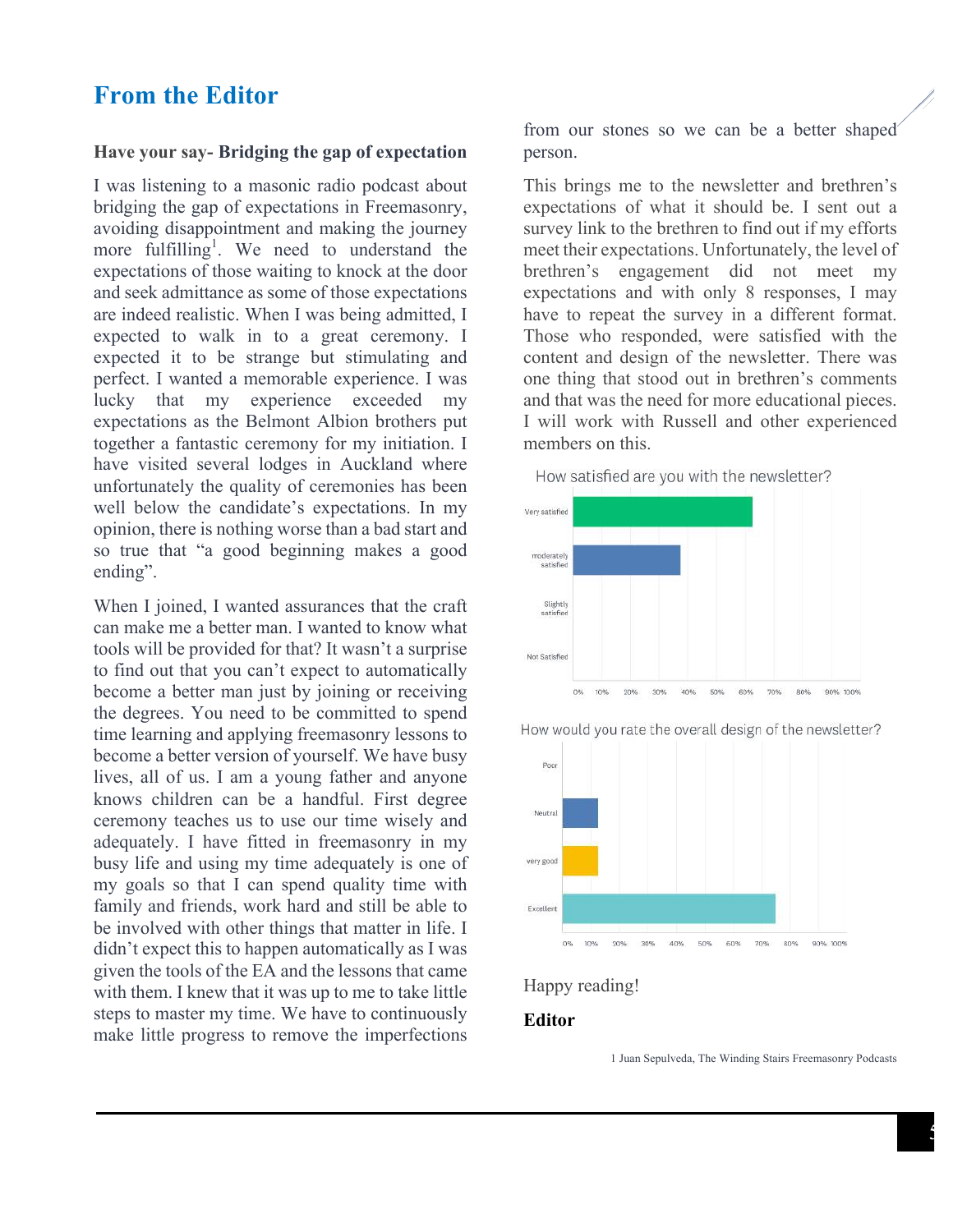## **50 Years Service Jewel Presentation to W Bro Willoughby (Bluey) Allen Wheldale**

Born 1924. A wonderful Freemason.

A group consisting of David BARR, Nelson WEBSTER, Russell WARD, Ali SEIFUDDIN and Murray MORRISSEY travelled to W/Brother ``Blueys`` home in Algies Bay North of Auckland to present him with his 50 year Jewel.

``Bluey`` is now 94 years old and not in the best of health, nevertheless was delighted to receive us into his home with breathtaking views over Kawau Bay and the Hauraki Gulf.

``Bluey's`` Masonic journey commenced when he was initiated into the Unanimity Lodge in Sumner Christchurch. At the time, he was employed on the Toll Gates at the newly opened Littleton Tunnel.

From there he moved to Melbourne in preparation for the opening of the Melbourne Bridge under construction. Some of you may remember part of it collapsed and put ``Bluey`` out of a job. He packed up his family and returned to New Zealand and took up employment on the Auckland Harbour Bridge Toll Station.

He settled in Devonport and joined the then BELMONT LODGE No 335. He progressed up the ranks and became Master in 1986. He remained with the Belmont people when they amalgamated with the ALBION LODGE to become the now famous BELMONT ALBION LODGE No 45. He is still a current member.

He was a member of the North Shore Rugby Club and coached teams for a number of years. He was also heavily involved in the North Shore Rowing Club when it was situated on the waterfront near the old Masonic Hotel in Devonport. He was Club Captain and organised the move from Devonport to Lake Pupuke where it still operates from to this day.

One of ``Blueys`` Benevolence initiatives was to canvas all North Shore Lodges to contribute to the purchase of a ``Rowing Skiff`` for the Club. This was duly completed and a presentation ceremony took place outside the Clubhouse in 1993. Murray MORRISSEY was Master at the time. This was recorded by photograph but it has since been lost. Our esteemed Brother Douglas B. FOOTE coordinated the collection of monies from the North Shore Lodges. When one Lodge was reluctant to make good on its promise to contribute, Douglas funded the shortfall himself.

He was also a member of the International ``Clown`` Association and attended many Conventions overseas – occasionally entertaining us in Lodge Refectory from time to time.

``Bluey`` wound down his working career at the Signal Station on North Head – a position he held for close to 15 years. In retirement, he started up a Water Taxi Service operating from the Downtown Ferry Terminal area. Unfortunately, ``Bluey`` was ahead of his time and his service did not meet his expectations. From there he retired and shortly after moved with wife Val to Algies Bay.

He saw active Service during the Second World War serving with the Royal Navy. His ship was torpedoed in the Indian Ocean and he was lucky to escape to a lifeboat. His party eventually sighted land in East Africa and on reaching safety were rehabilitated back to England where he joined another British Ship. More detail on his War Service is being researched by Russell WARD and is for publication another day.

Such was one of the many stories he told us with absolute clarity and detail. Russell WARD was on the edge of his seat as he was familiar with a number of ships "Bluey" referred to. I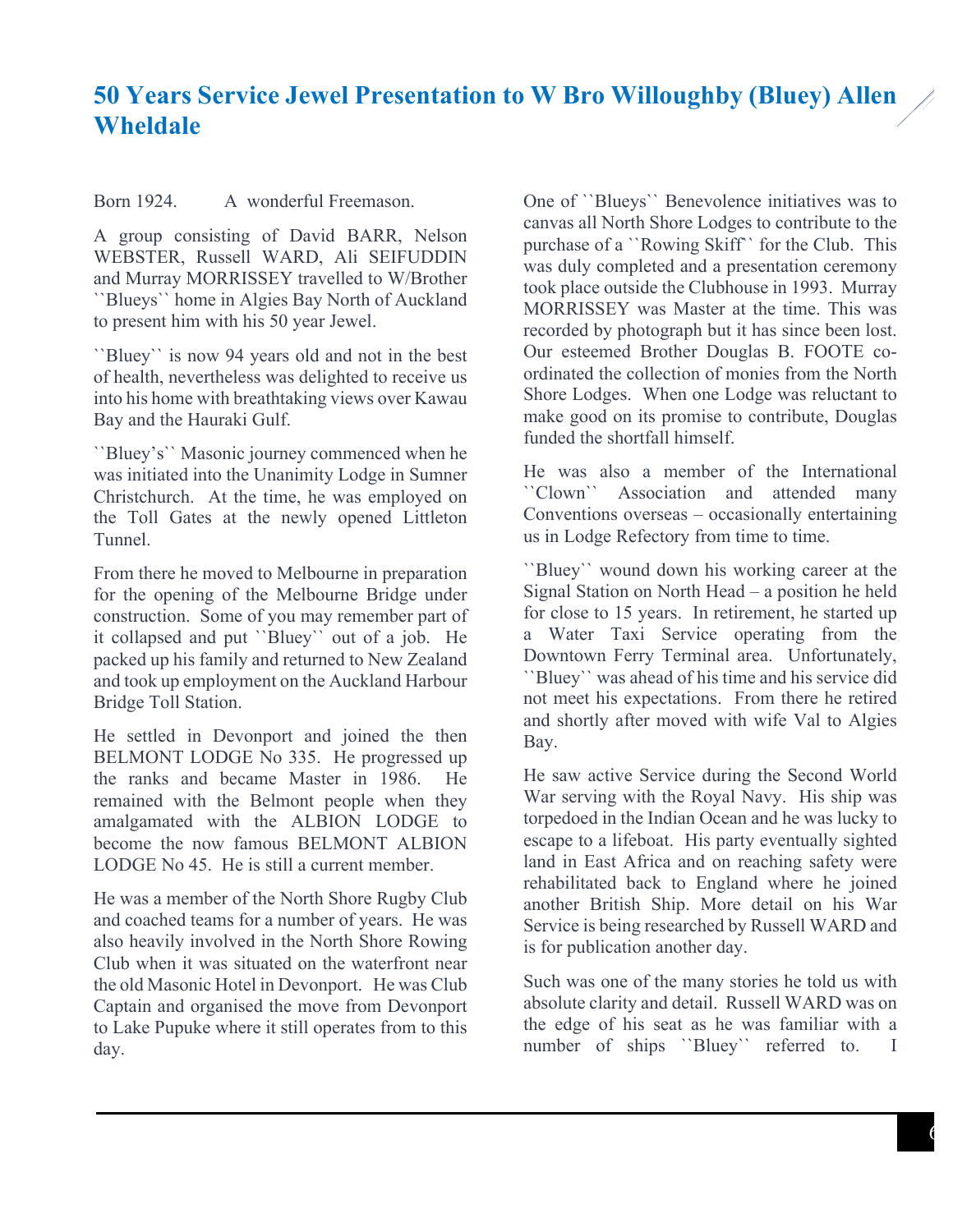encouraged Russell and Ali to take notes but they were spellbound by the stories.

His 50 year Jewel was pinned on his lapel by Russell and Ali presented him with his service certificate.

This has been a brushstroke of ``Blueys`` life. More to come.

Willoughby Allan ``Bluey`` WHELDALE. A wonderful respected Freemason.

Words by Murray MORRISSEY

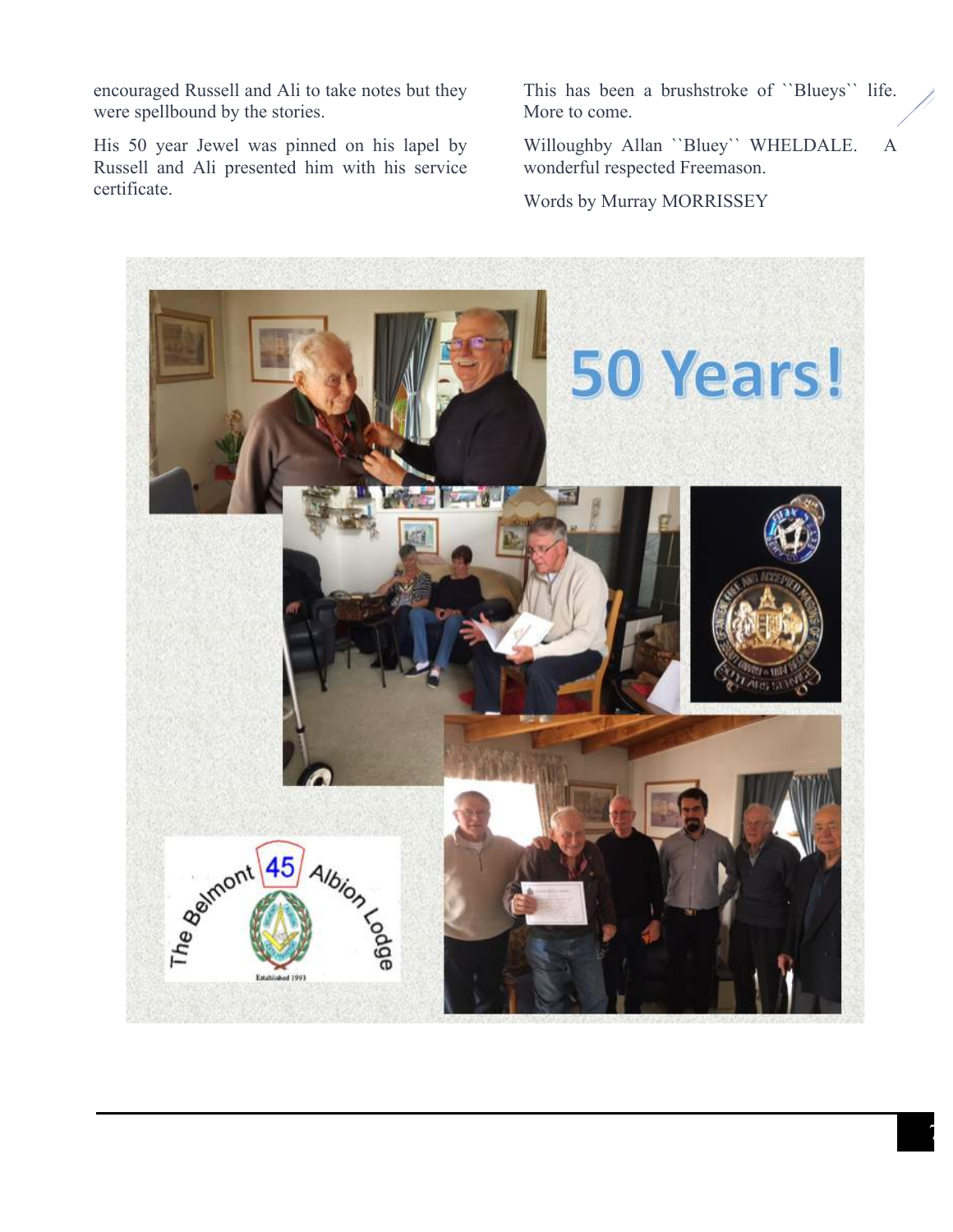## **Scottish night at Belmont Albion**



Belmont Albion Master, W Bro Sean Neely welcoming visitors 



Belmont Albion Lodge No 45 held their fifth annual Scottish Night on October 10<sup>th</sup> 2017. Being one of the most popular masonic events in North Shore, we had over 70 visitors from New Zealand, English, Scottish and Irish constitutions. 







8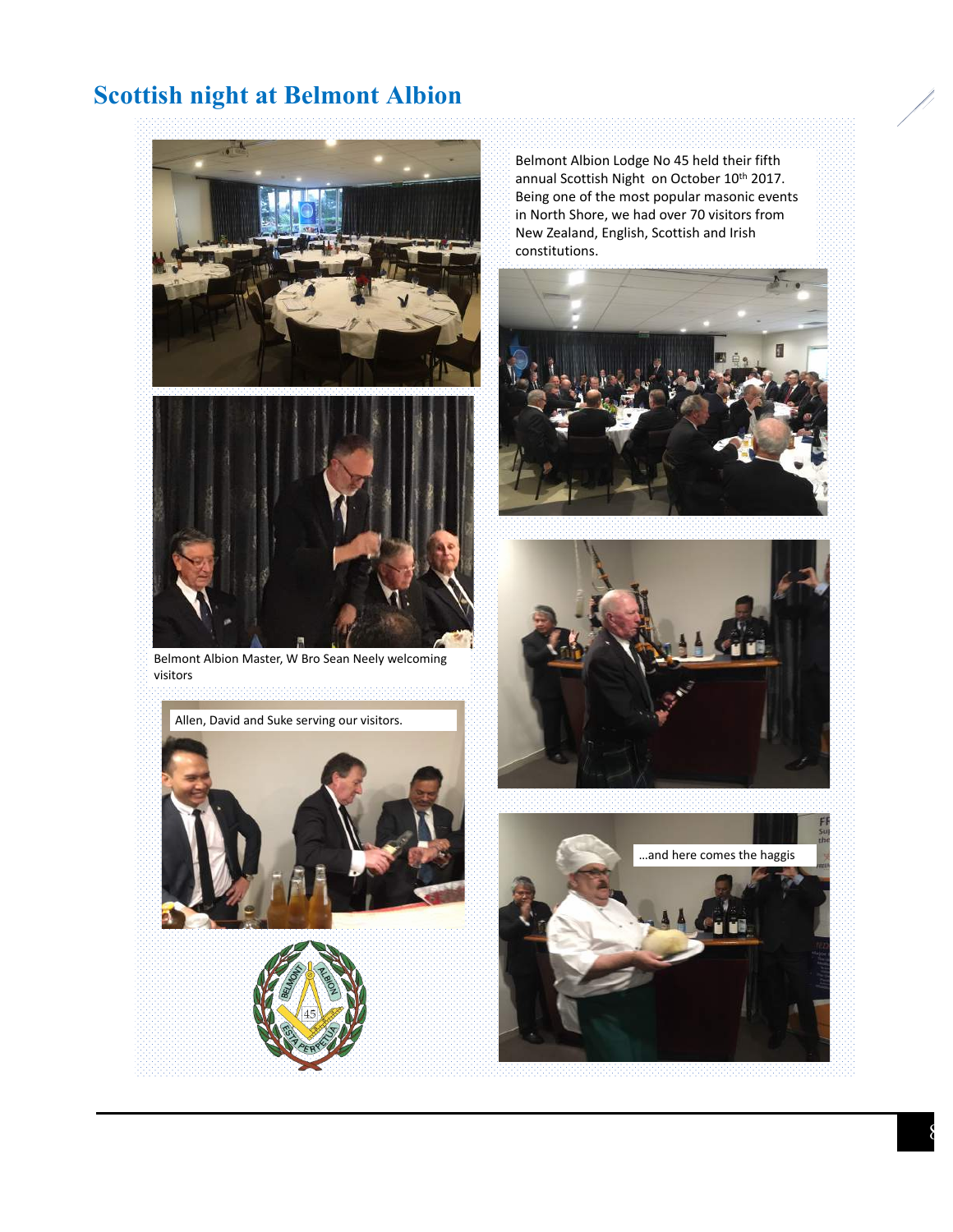

Bro. Bob Russell, St. Andrew Lodge #418 SC delivers his toast to the Grand Master, with R.W. Bro Garry Salmon, Divisional Grand Master in the foreground.

Bro. Bobby Campbell, St. Andrew Lodge



Bro. Charlie MacLeod, St. Andrew Lodge #418 SC replying to the toast to the Scottish District Grand Lodge, North Island, with Bro. Bob Russell, St. Andrew Lodge #418 SC and R.W. Bro Garry Salmon, Divisional Grand Master in the foreground.



WM Brian Kidston from the Browns Bay Lodge #346, toasting our Visitors.





Bro Roddy Murray, Ponsonby Lodge No. 708 SC. Entertaining everyone with "Under the Scotsman's kilt"



9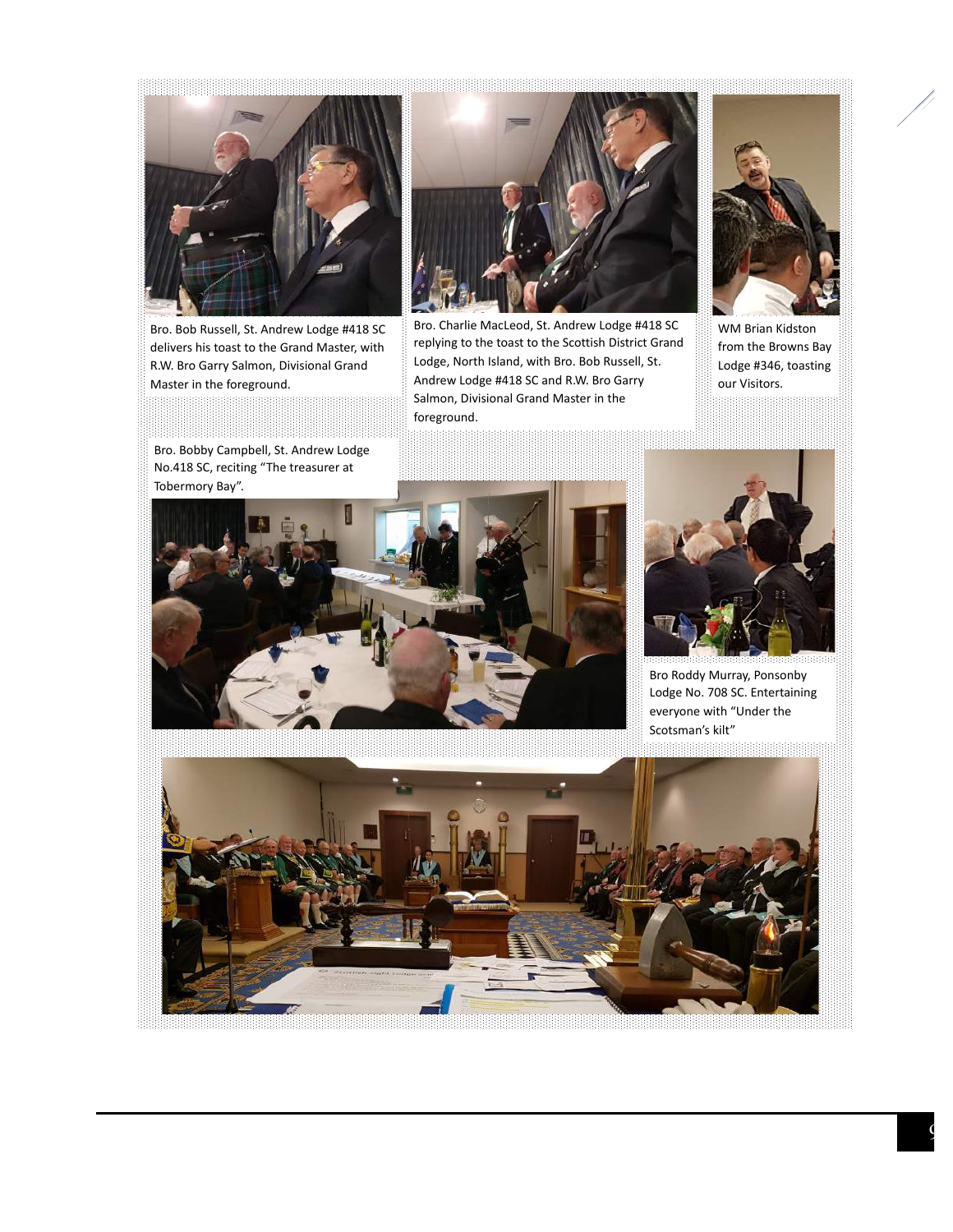## **The University Lodge Of Hong Kong No3666 EC**

Hong Kong University was established in 1912 and it was felt that in keeping with other English universities a Lodge should be established to represents academics in the Colony. A petition was sent to London in March 1913 and the new Lodge was consecrated on 27 October 1913. Many senior academics and colony administrators joined the Lodge and it thrived until the colony fell to the Japanese on Christmas Day 1941 when all Masonic activity was banned. Meetings resumed in early 1946.

I took my first degree in the Lodge on 27 May 1985. I joined Rangitoto Lodge No 400 during a brief return to New Zealand and became an active member in early 1993 when I returned for good. I was master in 1995.

All Lodges, English, Scottish and Irish and all side orders met at Zetland Hall on Kennedy Road on Hong Kong Island. The first Zetland Hall was built in 1865 and demolished during an American air raid in 1944. The present building was consecrated in 1946. There was a resident Tyler when I was there who Tyled for all order. He was very strict and would not admit anyone who in his opinion was not properly attired including the wearing of gloves. We tyled at 6.30 followed by a sumptuous meal with sherry etc paid for by the master. Sean please note!

#### **Bro Alan Thompson**







 $1<sub>0</sub>$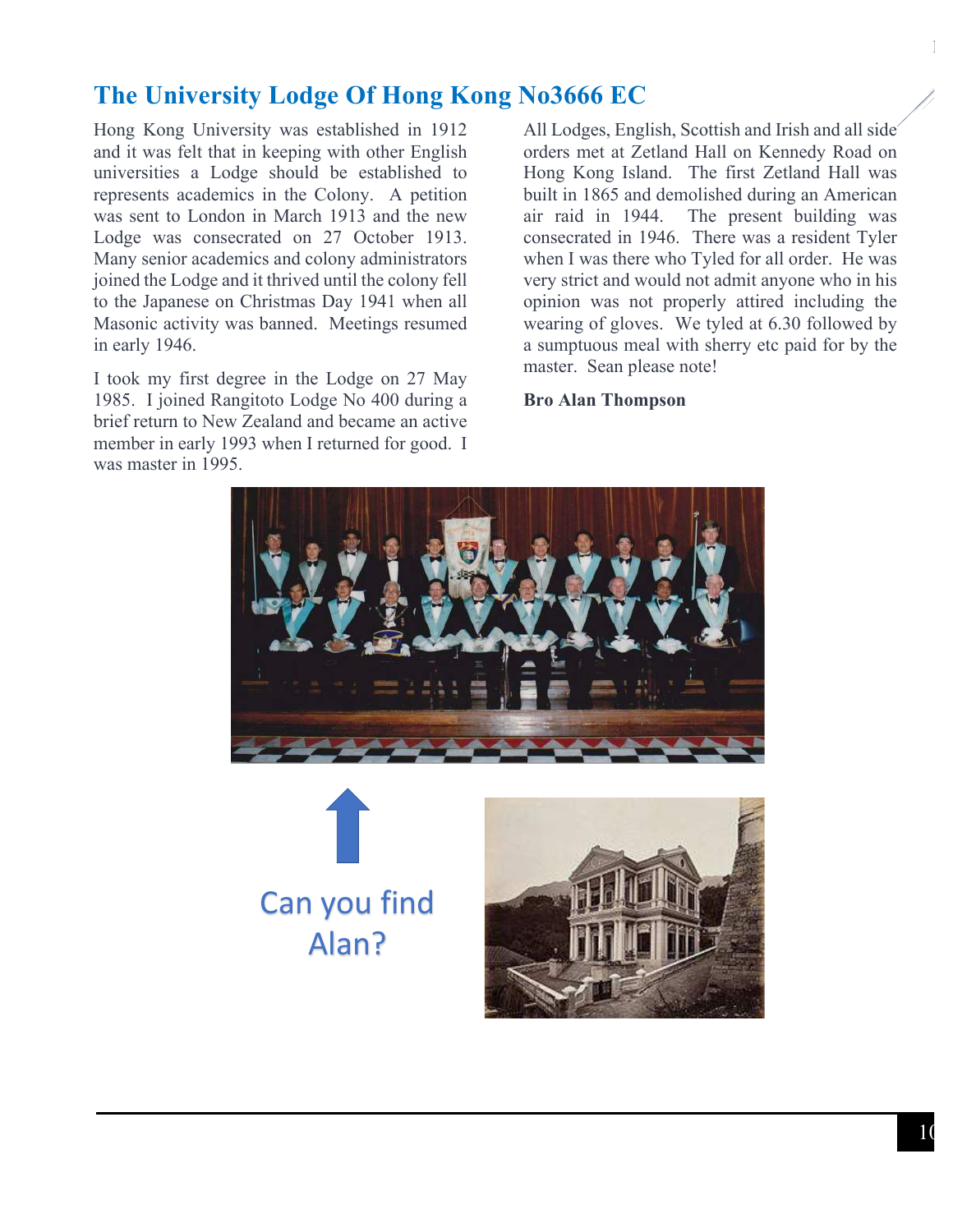## **Haggis recipe**

This is an authentic recipe from Scotland and the ingredients and methods of cooking may be unfamiliar but we hope you enjoy the results.

Ingredients

- 1 sheep's stomach or ox secum, cleaned and thoroughly, scalded, turned inside out and soaked overnight in cold salted water
- heart and lungs of one lamb
- 450g/1lb beef or lamb trimmings, fat and lean
- 2 onions, finely chopped
- 225g/8oz oatmeal
- 1 tbsp salt
- 1 tsp ground black pepper
- 1 tsp ground dried coriander
- 1 tsp mace
- 1 tsp nutmeg
- water, enough to cook the haggis
- stock from lungs and trimmings

#### Method

1. Wash the lungs, heart and liver (if using). Place in large pan of cold water with the

meat trimmings and bring to the boil. Cook for about 2 hours.

- 2. When cooked, strain off the stock and set the stock aside.
- 3. Mince the lungs, heart and trimmings.
- 4. Put the minced mixture in a bowl and add the finely chopped onions, oatmeal and seasoning. Mix well and add enough stock to moisten the mixture. It should have a soft crumbly consistency.
- 5. Spoon the mixture into the sheep's stomach, so it's just over half full. Sew up the stomach with strong thread and prick a couple of times so it doesn't explode while cooking.
- 6. Put the haggis in a pan of boiling water (enough to cover it) and cook for 3 hours without a lid. Keep adding more water to keep it covered.
- 7. To serve, cut open the haggis and spoon out the filling. Serve with neeps (mashed swede or turnip) and tatties (mashed potatoes).

Source: BBC



 $1<sup>1</sup>$